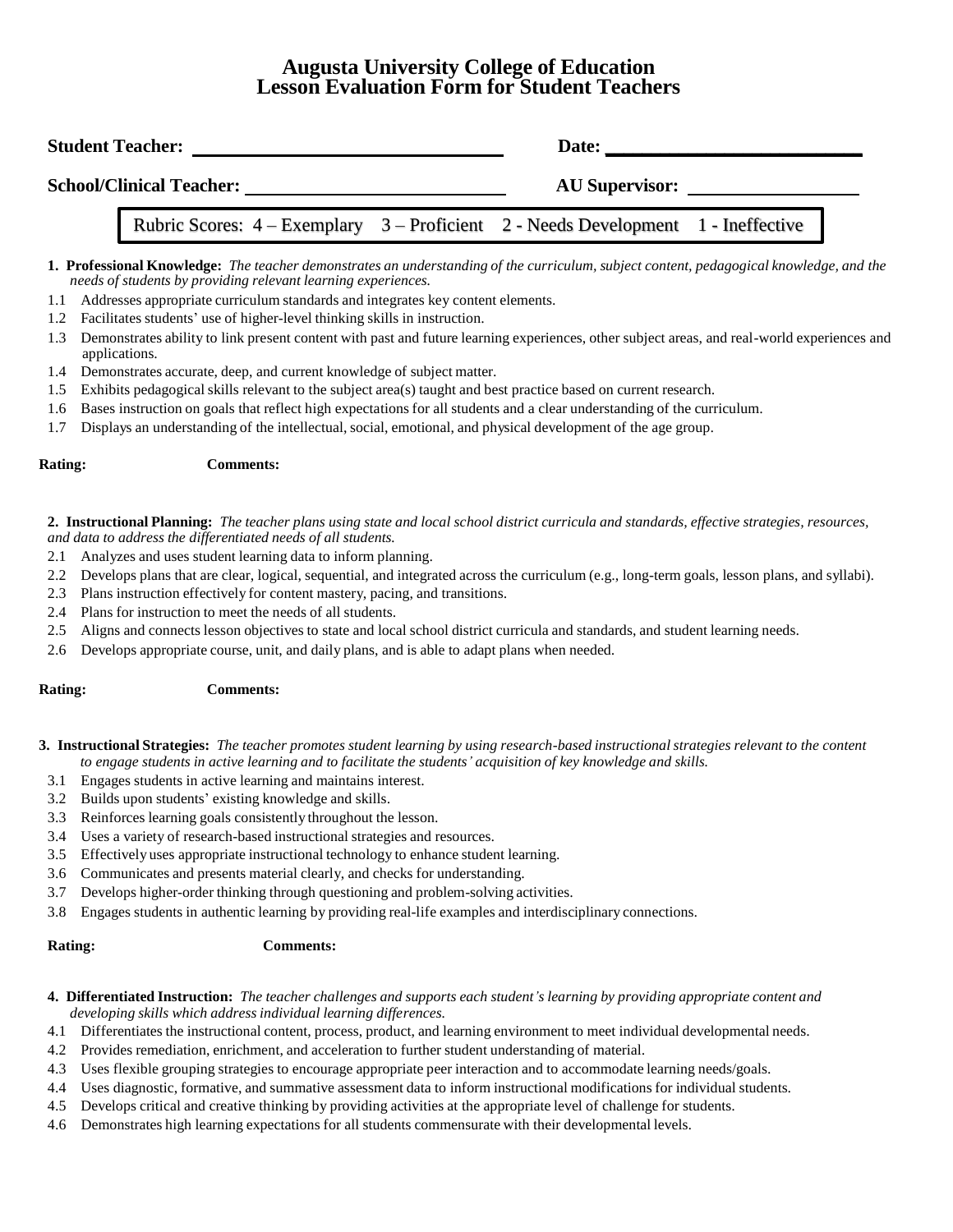### **Rating: Comments:**

- 5. Assessment Strategies: The teacher systematically chooses a variety of diagnostic, formative, and summative assessment strategies and *instruments that are valid and appropriate for the content and student population.*
- 5.1 Aligns student assessment with the established curriculum and benchmarks.
- 5.2 Involves students in setting learning goals and monitoring their own progress.
- 5.3 Varies and modifies assessments to determine individual student needs and progress.
- 5.4 Uses formal and informal assessments for diagnostic, formative, and summative purposes.
- 5.5 Uses grading practices that report final mastery in relationship to content goals and objectives.
- 5.6 Uses assessment techniques that are appropriate for the developmental level of students.
- 5.7 Collaborates with others to develop common assessments, when appropriate.

## **Rating: Comments:**

- **6. Assessment Uses:** The teacher systematically gathers, analyzes, and uses relevant data to measure student progress, to inform instructional content and delivery methods, and to provide timely and constructive feedback to both students and parents.
- 6.1 Uses diagnostic assessment data to develop learning goals for students, to differentiate instruction, and to document learning.
- 6.2 Plans a variety of formal and informal assessments aligned with instructional results to measure student mastery of learning objectives.
- 6.3 Uses assessment tools for both formative and summative purposes to inform, guide, and adjust instruction.
- 6.4 Systematically analyzes and uses data to measure student progress, to design appropriate interventions, and to inform long- and shortterm instructional decisions.
- 6.5 Shares accurate results of student progress with students, parents, and key school personnel.
- 6.6 Provides constructive and frequent feedback to students on their progress toward their learning goals.
- 6.7 Teaches students how to self-assess and to use metacognitive strategies in support of lifelong learning.

## **Rating: Comments:**

- 7. Positive Learning Environment: The teacher provides a well-managed, safe, and orderly environment that is conducive to learning and *encourages respect for all.*
- 7.1 Responds to disruptions in a timely, appropriate manner.
- 7.2 Establishes clear expectations for classroom rules, routines, and procedures and enforces them consistently and appropriately.
- 7.3 Models caring, fairness, respect, and enthusiasm for learning.
- 7.4 Promotes a climate of trust and teamwork within the classroom.
- 7.5 Promotes respect for and understanding of students' diversity, including but not limited to race, color, religion, sex, national origin, or disability.
- 7.6 Actively listens and pays attention to students' needs and responses.
- 7.7 Creates a warm, attractive, inviting, and supportive classroom environment.
- 7.8 Arranges the classroom materials and resources to facilitate group and individual activities.

### **Rating: Comments:**

- 8. Academically Challenging Environment: The teacher creates a student-centered, academic environment in which teaching and learning *occur at high levels and students are self-directed learners.*
- 8.1 Maximizes instructional time.
- 8.2 Conveys the message that mistakes should be embraced as a valuable part of learning.
- 8.3 Encourages productivity by providing students with appropriately challenging and relevant material and assignments.
- 8.4 Provides transitions that minimize loss of instructional time.
- 8.5 Communicates high, but reasonable, expectations for student learning.
- 8.6 Provides academic rigor, encourages critical and creative thinking, and pushes students to achieve goals.
- 8.7 Encourages students to explore new ideas and take academic risks.